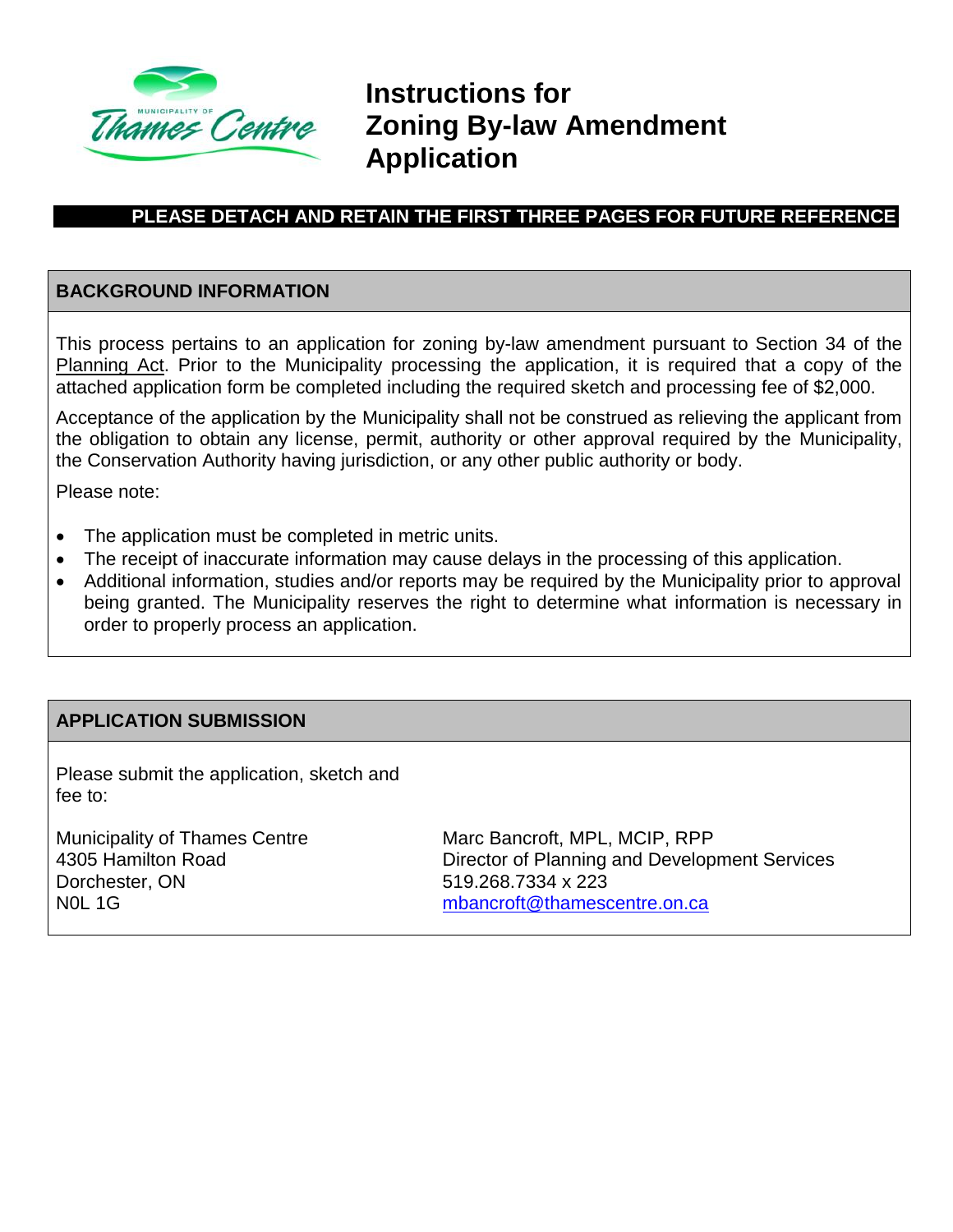|        | <b>APPLICATION PROCESS</b>                                                                                                                                                                                                                                                                                                                                                                                                                                                                                                                                                                   |  |  |  |  |  |
|--------|----------------------------------------------------------------------------------------------------------------------------------------------------------------------------------------------------------------------------------------------------------------------------------------------------------------------------------------------------------------------------------------------------------------------------------------------------------------------------------------------------------------------------------------------------------------------------------------------|--|--|--|--|--|
| Step 1 | <b>Consult with Planning Staff:</b> Applicants are encouraged to meet with staff prior to<br>submitting an application. Please contact the Senior Planner. Depending on the nature of<br>the application, you may be required to submit studies in support of your proposal.                                                                                                                                                                                                                                                                                                                 |  |  |  |  |  |
| Step 2 | Application submission: Complete the attached application form and include the<br>submission of the required sketch and processing fee.                                                                                                                                                                                                                                                                                                                                                                                                                                                      |  |  |  |  |  |
| Step 3 | <b>Complete application accepted:</b> The file is opened and timelines for processing are<br>established provided the application is deemed complete. The application must be filed at<br>least 25 days prior to a public meeting being held.                                                                                                                                                                                                                                                                                                                                                |  |  |  |  |  |
| Step 4 | Notice of Public Meeting: The application is circulated to the public, agencies and<br>municipal departments. The public circulation applies to every property owner within 120<br>metres of the subject land and to every person and public body that has provided a written<br>request for such notice. A "Possible Land Use Change" sign is erected on the subject land.                                                                                                                                                                                                                  |  |  |  |  |  |
| Step 5 | <b>Public Meeting:</b> Municipal Council meetings are generally heard on the first and third<br>Mondays of every month. The purpose of the meeting is to hear from members of the<br>public. It is expected that you and/or your agent will attend the meeting to explain the<br>reasons for your application. Council may grant or deny the application, or defer its<br>decision. In the case of a deferral, the applicant and/or your agent will be notified by the<br>Clerk of the date on which Council will further consider the application and/or the public<br>meeting will resume. |  |  |  |  |  |
| Step 6 | <b>Notice of Decision:</b>                                                                                                                                                                                                                                                                                                                                                                                                                                                                                                                                                                   |  |  |  |  |  |
|        | o If the By-law is passed, a notice is sent to the Owner and property owners within 120<br>metres of the subject land advising them of the passing of the Zoning By-law<br>amendment.                                                                                                                                                                                                                                                                                                                                                                                                        |  |  |  |  |  |
|        | Where an amendment is refused, the owner and anyone who made written request to<br>$\circ$<br>the Municipality's Clerk for notice are informed of the decision.                                                                                                                                                                                                                                                                                                                                                                                                                              |  |  |  |  |  |
|        | Where an application is referred back to staff, the owner should contact the Senior<br>$\circ$<br>Planner to discuss the options and opportunities going forward, and for clarification of<br>the referral.                                                                                                                                                                                                                                                                                                                                                                                  |  |  |  |  |  |
| Step 7 | Appeal period: Following the decision of Council and subject to the conditions specified in<br>the Planning Act, an appeal may be made to the Local Planning Appeal Tribunal (LPAT) by<br>filing a notice of appeal with the Clerk of the Municipality. Visit http://www.elto.gov.on.ca for<br>more information.                                                                                                                                                                                                                                                                             |  |  |  |  |  |
| Step 8 | <b>Enactment:</b> If no appeal is submitted, the Zoning By-law amendment is enacted and<br>brought into force.                                                                                                                                                                                                                                                                                                                                                                                                                                                                               |  |  |  |  |  |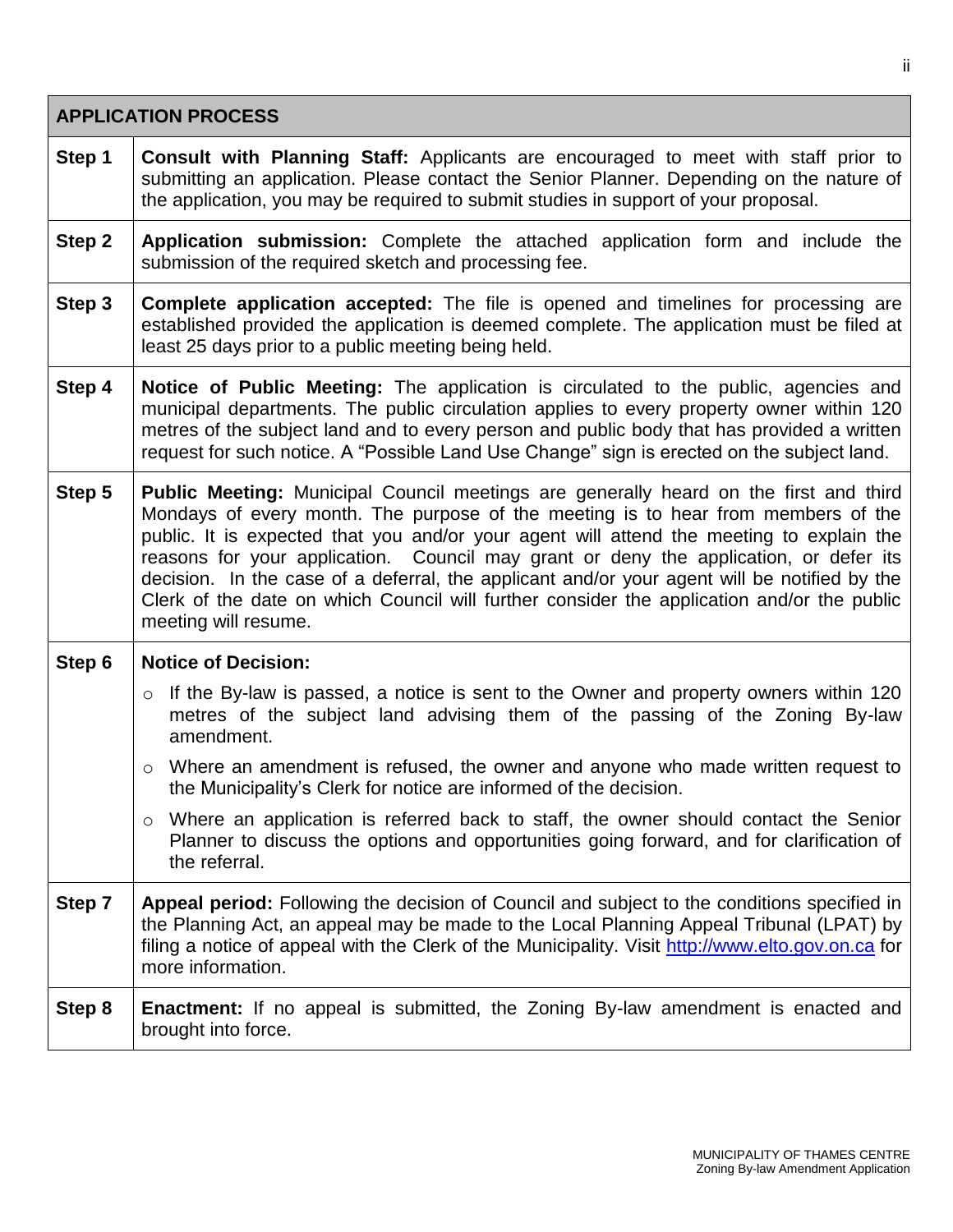## **APPEAL TO THE LOCAL PLANNING APPEAL TRIBUNAL**

If an application is made for a zoning by-law and Council fails to make a decision within 120 days after the day the application is deemed complete by Staff, the applicant may appeal to Local Planning Appeal Tribunal (LPAT) with respect to the consent application.

Anyone may appeal a decision of Council to the LPAT within 20 days of the date of the Notice of the Passing of the Municipal Clerk by personally delivering or sending a Notice of Appeal to the Clerk of the Municipality and the required forms, downloadable from the LPAT website [\(http://www.elto.gov.on.ca\)](http://www.elto.gov.on.ca/). The appeal must set out the reasons for objecting to the decision, and must include the prescribed fee. The Municipality's Clerk will then prepare an appeal package and forward it to the LPAT. The LPAT will schedule a hearing and give written notice of the time and date in advance of the hearing. The decision of the LPAT is considered final.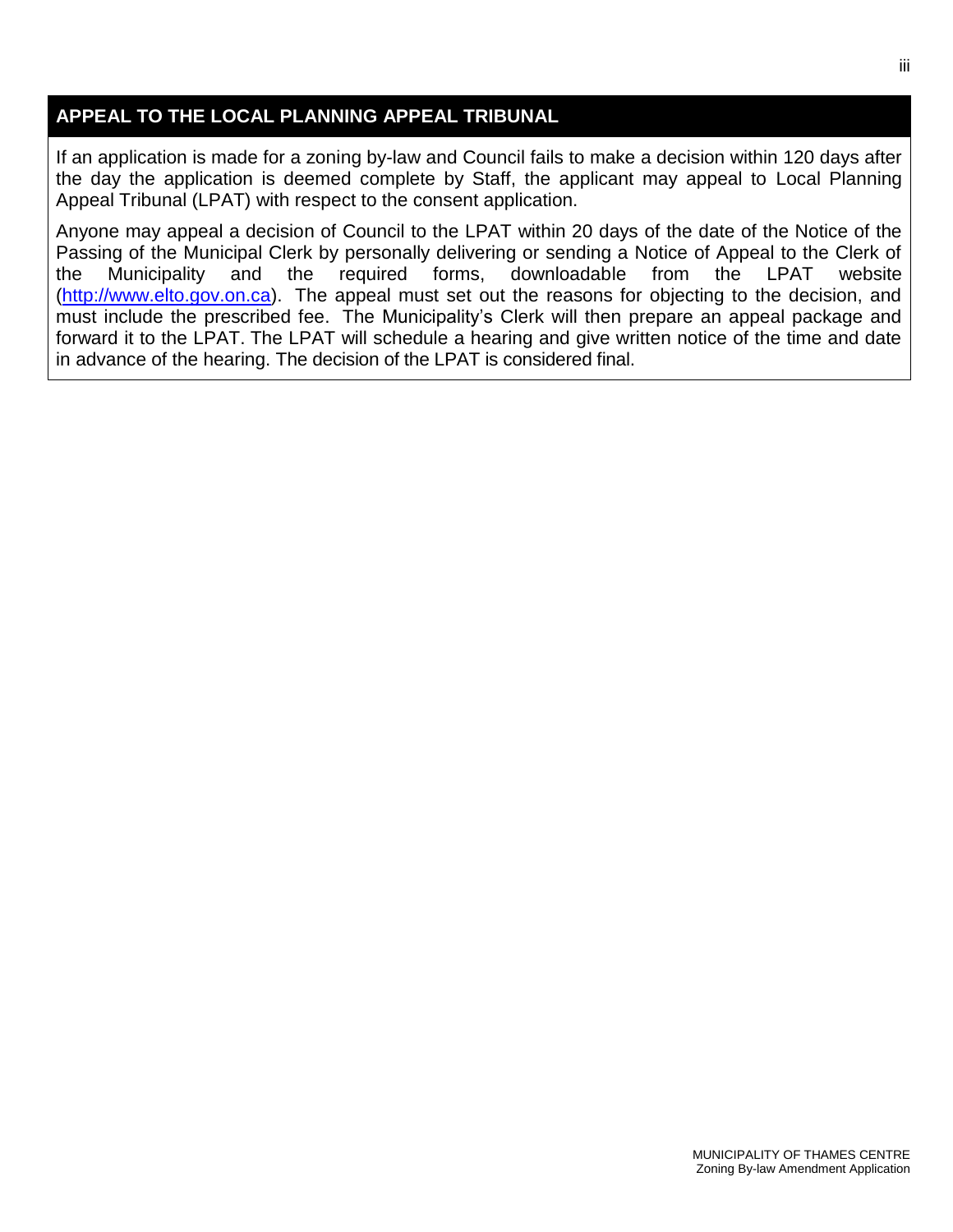

| <b>For Office Use Only</b> |  |  |  |  |  |
|----------------------------|--|--|--|--|--|
| Date Received:             |  |  |  |  |  |
| File Number:               |  |  |  |  |  |

# **Zoning By-law Amendment Application**

Pursuant to Section 34 of the Planning Act

| 1. Applicant information                                                                         |              |  |  |  |  |
|--------------------------------------------------------------------------------------------------|--------------|--|--|--|--|
| Registered owner(s) of the subject land                                                          |              |  |  |  |  |
| Name:                                                                                            |              |  |  |  |  |
| Address:                                                                                         |              |  |  |  |  |
| Town:                                                                                            | Postal Code: |  |  |  |  |
| Phone:                                                                                           | Cell:        |  |  |  |  |
| Fax:                                                                                             | Email:       |  |  |  |  |
| Authorized agent (authorized by the owner to file the application, if applicable)                |              |  |  |  |  |
| Name:                                                                                            |              |  |  |  |  |
| Address:                                                                                         |              |  |  |  |  |
| Town:                                                                                            | Postal Code: |  |  |  |  |
| Phone:                                                                                           | Cell:        |  |  |  |  |
| Fax:                                                                                             | Email:       |  |  |  |  |
| 2. If known, please indicate the names and addresses of the holders of any mortgages, charges or |              |  |  |  |  |
| other encumbrances in respect of the subject land. Provide a separate sheet where needed.        |              |  |  |  |  |
| Name:                                                                                            |              |  |  |  |  |
| Address:                                                                                         |              |  |  |  |  |
| Town:                                                                                            | Postal Code: |  |  |  |  |
| Phone:                                                                                           | Cell:        |  |  |  |  |
| Fax:                                                                                             | Email:       |  |  |  |  |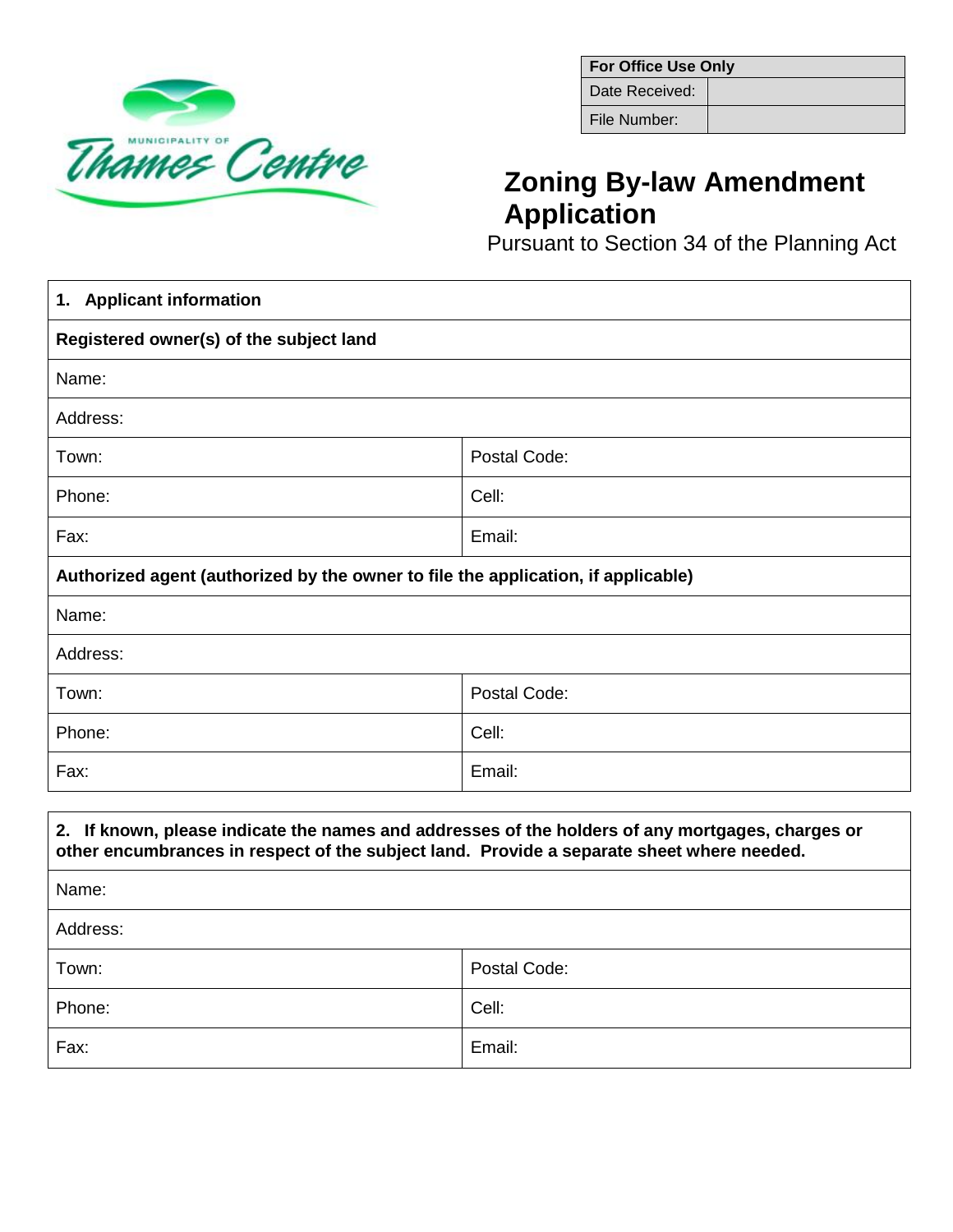|     |                                                                    | 2 |
|-----|--------------------------------------------------------------------|---|
|     | 3a. Current Official Plan land use designation:                    |   |
| b.  | Please explain how this application conforms to the Official Plan? |   |
|     |                                                                    |   |
|     |                                                                    |   |
|     |                                                                    |   |
| 4a. | <b>Current Zoning:</b>                                             |   |
| b.  | Please explain the nature and extent of the rezoning?              |   |
|     |                                                                    |   |
|     |                                                                    |   |
|     |                                                                    |   |
| С.  | Please provide the reason why the rezoning is requested?           |   |
|     |                                                                    |   |

| Description of subject land<br>5. |                               |  |  |  |  |  |
|-----------------------------------|-------------------------------|--|--|--|--|--|
| Geographic Municipality:          | Lot(s)/Concession:            |  |  |  |  |  |
| Registered Plan:                  | $Lot(s)$ :                    |  |  |  |  |  |
| Reference Plan:                   | $Part(s)$ :                   |  |  |  |  |  |
| <b>Street Address:</b>            | <b>Municipal Roll Number:</b> |  |  |  |  |  |

| -6.                 | Dimensions of subject land (in metric units)                                                   |  |       |  |  |  |  |
|---------------------|------------------------------------------------------------------------------------------------|--|-------|--|--|--|--|
| Depth:<br>Frontage: |                                                                                                |  | Area: |  |  |  |  |
|                     |                                                                                                |  |       |  |  |  |  |
|                     | Access to subject land (please provide information for only those that apply to this property) |  |       |  |  |  |  |

| Provincial Highway: | County Road:       |
|---------------------|--------------------|
| Municipal Road:     | Other Public Road: |
| Right of Way:       | Water:             |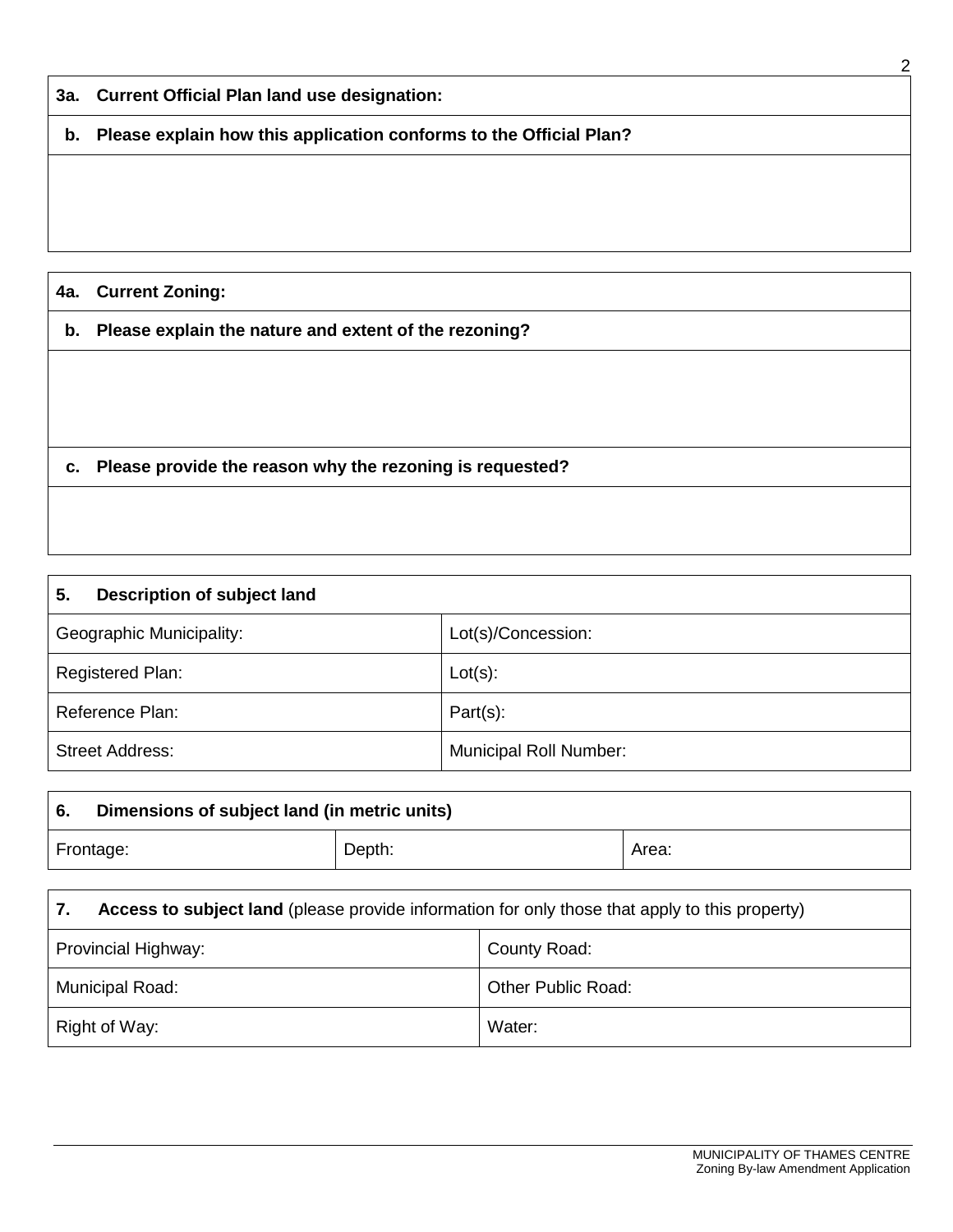#### **9. Please indicate whether there are any existing buildings or structures on the subject land?**

Yes\* □ No □

\*If yes, please complete the following table indicating the types of buildings and structures, including date of construction, that currently exist on the lot and the specified measurements (in metric units):

| Type of Building /<br>Structure | Date of<br>construction | <b>Distance</b><br>from front lot<br>line | <b>Distance</b><br>from rear lot<br>line | <b>Distance</b><br>from side lot<br>lines | Height | Floor Area |
|---------------------------------|-------------------------|-------------------------------------------|------------------------------------------|-------------------------------------------|--------|------------|
|                                 |                         |                                           |                                          |                                           |        |            |
|                                 |                         |                                           |                                          |                                           |        |            |
|                                 |                         |                                           |                                          |                                           |        |            |
|                                 |                         |                                           |                                          |                                           |        |            |

#### **10. Describe all proposed uses of the subject land?**

### **11. Please indicate whether any buildings or structures are proposed to be built on the subject land?**

Yes\* □ No □

\*If yes, please indicate the type of buildings or structures proposed on the subject land and the specified measurements (in metric units):

| Type of Building /<br>Structure | Distance<br>from front<br>lot line | Distance<br>from rear<br>lot line | Distance<br>from side<br>lot lines | Height | Floor Area |
|---------------------------------|------------------------------------|-----------------------------------|------------------------------------|--------|------------|
|                                 |                                    |                                   |                                    |        |            |
|                                 |                                    |                                   |                                    |        |            |
|                                 |                                    |                                   |                                    |        |            |
|                                 |                                    |                                   |                                    |        |            |

3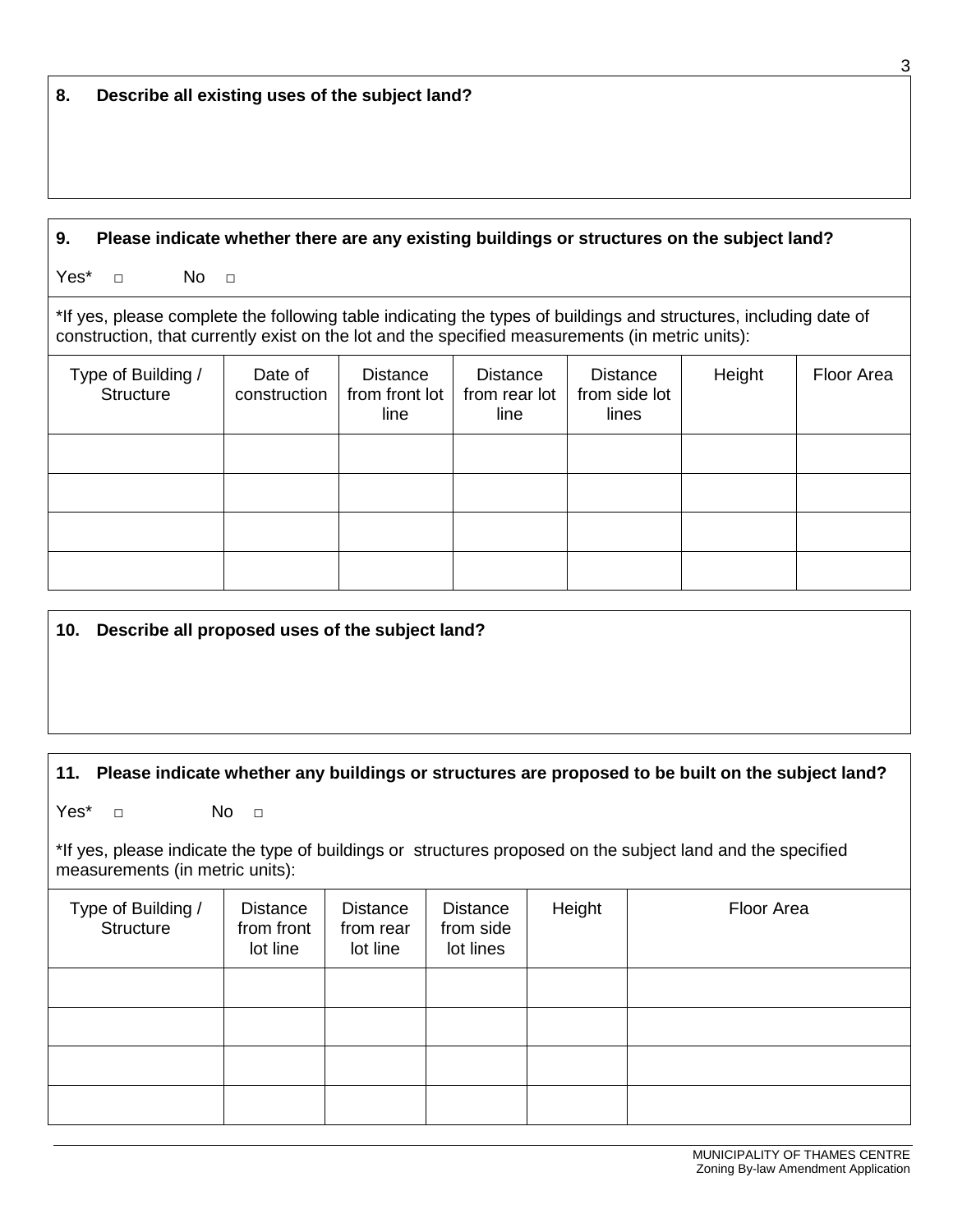## **12. Please indicate the date when the subject land was acquired by the current owner?**

# **13. Please indicate the length of time that the existing uses of the subject land have continued?**

| 14. | Water Supply: Water supply will be provided via?  |  |                          |  |  |  |
|-----|---------------------------------------------------|--|--------------------------|--|--|--|
|     | publicly owned and operated piped water<br>system |  | lake or other water body |  |  |  |
|     | privately owned well or communal well             |  | other (please specify)   |  |  |  |

| 15. | <b>Sewage Disposal:</b> Sewage disposal will be provided via? |  |                               |  |  |  |
|-----|---------------------------------------------------------------|--|-------------------------------|--|--|--|
|     | publicly owned and operated sanitary<br>sewage system         |  | privy                         |  |  |  |
|     | privately owned individual or communal<br>septic system       |  | other (please specify) ______ |  |  |  |

| 16. | Please indicate if the application would permit development on privately<br>owned and operated individual or communal septic systems, and more than<br>4500 litres of effluent produced per day as a result of the development being<br>completed. |     |  |     |  |  |  | Nο |  |
|-----|----------------------------------------------------------------------------------------------------------------------------------------------------------------------------------------------------------------------------------------------------|-----|--|-----|--|--|--|----|--|
|     | *If yes, have the following reports been submitted as part of the requested amendment?                                                                                                                                                             |     |  |     |  |  |  |    |  |
|     | servicing options report<br>Yes<br>No.<br>$\Box$                                                                                                                                                                                                   |     |  |     |  |  |  |    |  |
|     | hydrogeological report                                                                                                                                                                                                                             | Yes |  | No. |  |  |  |    |  |

| 17. Storm Drainage: Storm drainage will be provided via? |  |                           |  |
|----------------------------------------------------------|--|---------------------------|--|
| storm sewers                                             |  | swales                    |  |
| municipal drainage ditches                               |  | other (please specify) __ |  |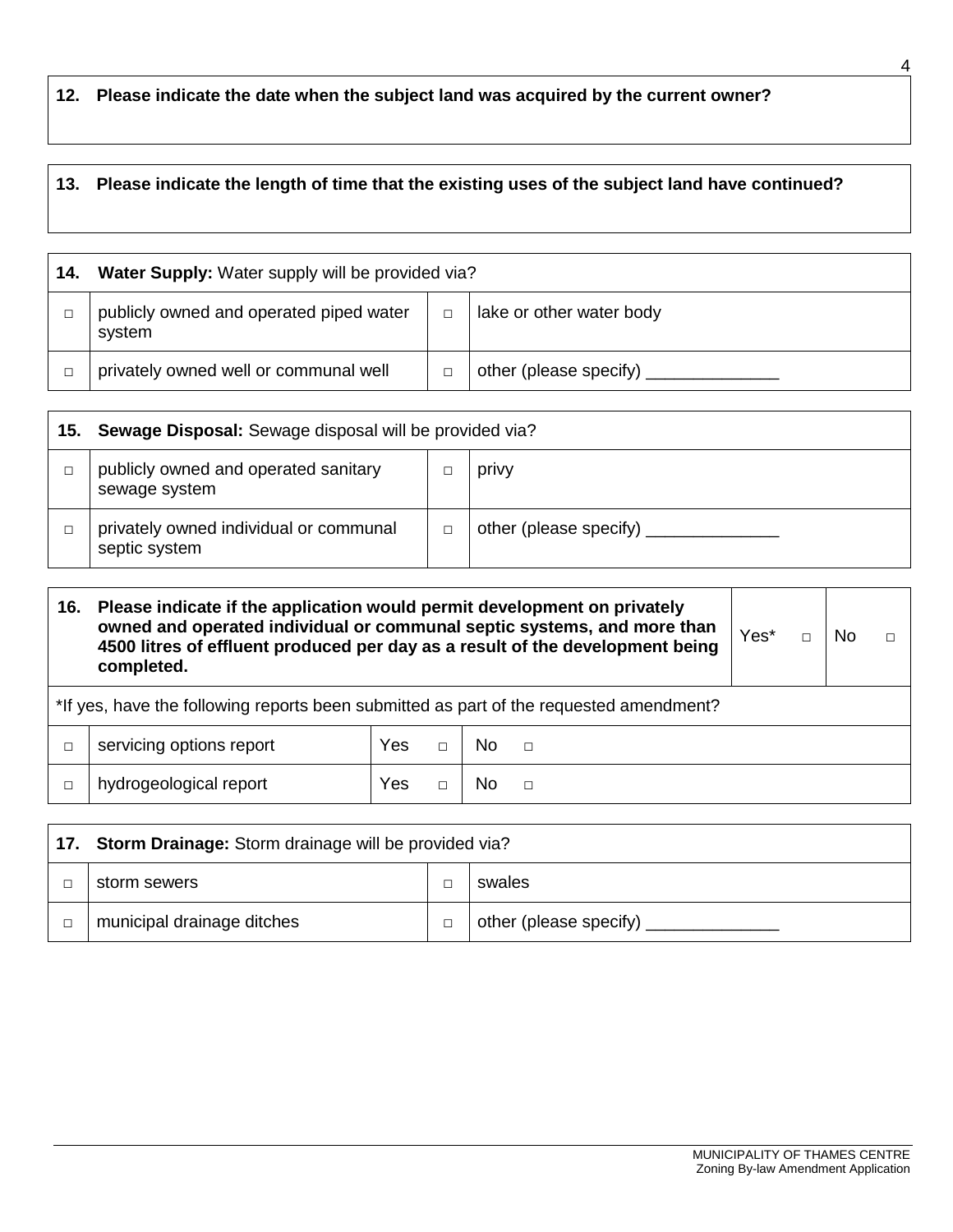**18. Indicate the minimum and maximum density and height requirements if applicable:**

|         | Minimum | Maximum |
|---------|---------|---------|
| Height  |         |         |
| Density |         |         |

#### **19. Is this an application to implement an alteration to the boundary of an area of settlement or to implement a new area of settlement?** Yes\* □ No □

\*If yes, provide the current Official Plan policies, if any, dealing with the alteration or establishment of an area of settlement: *(please use a separate sheet)*

|                                                                                                                                                                                                                                  | 20. Does this application remove land from an area of employment? |  |  | Yes* □ No |  |
|----------------------------------------------------------------------------------------------------------------------------------------------------------------------------------------------------------------------------------|-------------------------------------------------------------------|--|--|-----------|--|
| $\star$ through the compact Official Diamond is a contribution of the contribution of the second of the state of the second of the state of the state of the state of the state of the state of the state of the state of the st |                                                                   |  |  |           |  |

\*If yes, provide the current Official Plan policies, if any, dealing with the removal of land from an area of employment: *(please use a separate sheet)*

#### **21.** Are the subject lands within an area where zoning with conditions applies?  $\forall$ es\* □ No □

\*If yes, provide an explanation of how the proposed amendment complies with the Official Plan policy relating to the zoning with conditions: *(please use a separate sheet)*

| 22. If known, has the subject land ever been the subject of:                      |      |        |     |        |  |
|-----------------------------------------------------------------------------------|------|--------|-----|--------|--|
| An application for an amendment to the Official Plan under the Planning Act?      |      |        | No  | $\Box$ |  |
| *If yes, provide the following: File No. ___________________Status ______________ |      |        |     |        |  |
| An application for an amendment to the Zoning By-law under the Planning Act?      |      |        | No  | $\Box$ |  |
| *If yes, provide the following: File No. __________________Status ______________  |      |        |     |        |  |
| A Minister's zoning order under the Planning Act?                                 | Yes* | $\Box$ | No. |        |  |
| *If yes, provide the following: Reg. No. _________________Status _______________  |      |        |     |        |  |
| An application for approval of a Plan of Subdivision under the Planning Act?      | Yes* | $\Box$ | No. |        |  |
|                                                                                   |      |        |     |        |  |
| An application for an application for Consent under the Planning Act?             |      |        | No. | $\Box$ |  |
|                                                                                   |      |        |     |        |  |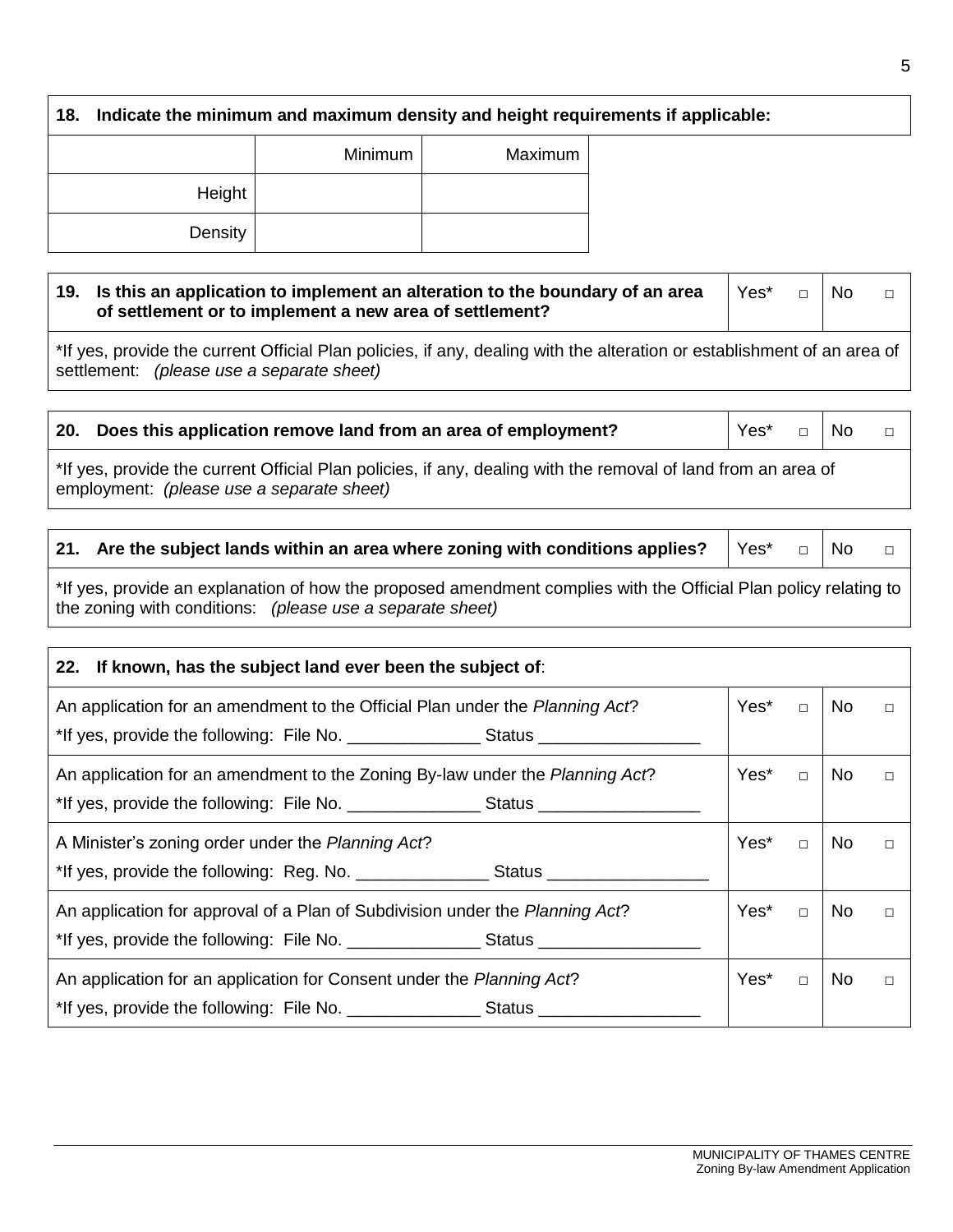| 23. Please indicate how the application is consistent with the Provincial Policy Statement (a copy of<br>the Provincial Policy Statement is available at www.mah.gov.on.ca)? |                                                                                                                                                 |      |        |           |        |
|------------------------------------------------------------------------------------------------------------------------------------------------------------------------------|-------------------------------------------------------------------------------------------------------------------------------------------------|------|--------|-----------|--------|
| 24.                                                                                                                                                                          | Is the subject land within an area of land designated under any provincial<br>plan or plans?                                                    | Yes* | $\Box$ | <b>No</b> | $\Box$ |
| *If yes, explain how the requested amendment conforms or does not conflict with the provincial plan or plans.                                                                |                                                                                                                                                 |      |        |           |        |
| 25.                                                                                                                                                                          | Does your proposed strategy for consulting with the public regarding the<br>subject application exceed the Planning Act's minimum requirements? | Yes* | $\Box$ | No.       | $\Box$ |
|                                                                                                                                                                              | *If yes, elaborate on the additional consultation proposed.                                                                                     |      |        |           |        |

**26. This application must be accompanied by a sketch showing the following information. Failure to supply this information will result in a delay in procession the application. Please fill out the checklist below to ensure you have included all the required information.**

- □ The boundaries and dimensions of the subject land.
- $\Box$  The location, size and type of all existing and proposed buildings and structures on the subject land, indicating the distance of the buildings and structures from the front yard lot line, rear yard lot line and the side yard lot lines.
- □ The approximate location of all natural and artificial features on the subject land and on land that is adjacent to the subject land that, in the opinion of the applicant, may affect the application (for example buildings, railways, roads, watercourses, drainage ditches, rivers or stream banks, wetlands, wooded areas, wells and septic tanks)
- □ The current uses on land that is adjacent to the subject land.
- $\Box$  The location, width and name of any roads within or abutting the subject land, indicating whether it is an unopened road allowance, a public travelled road, a private road or a right-of-way.
- $\Box$  If access to the subject land will be by water only, the location of the parking and docking facilities to be used.
- □ The location and nature of any easements affecting the subject land.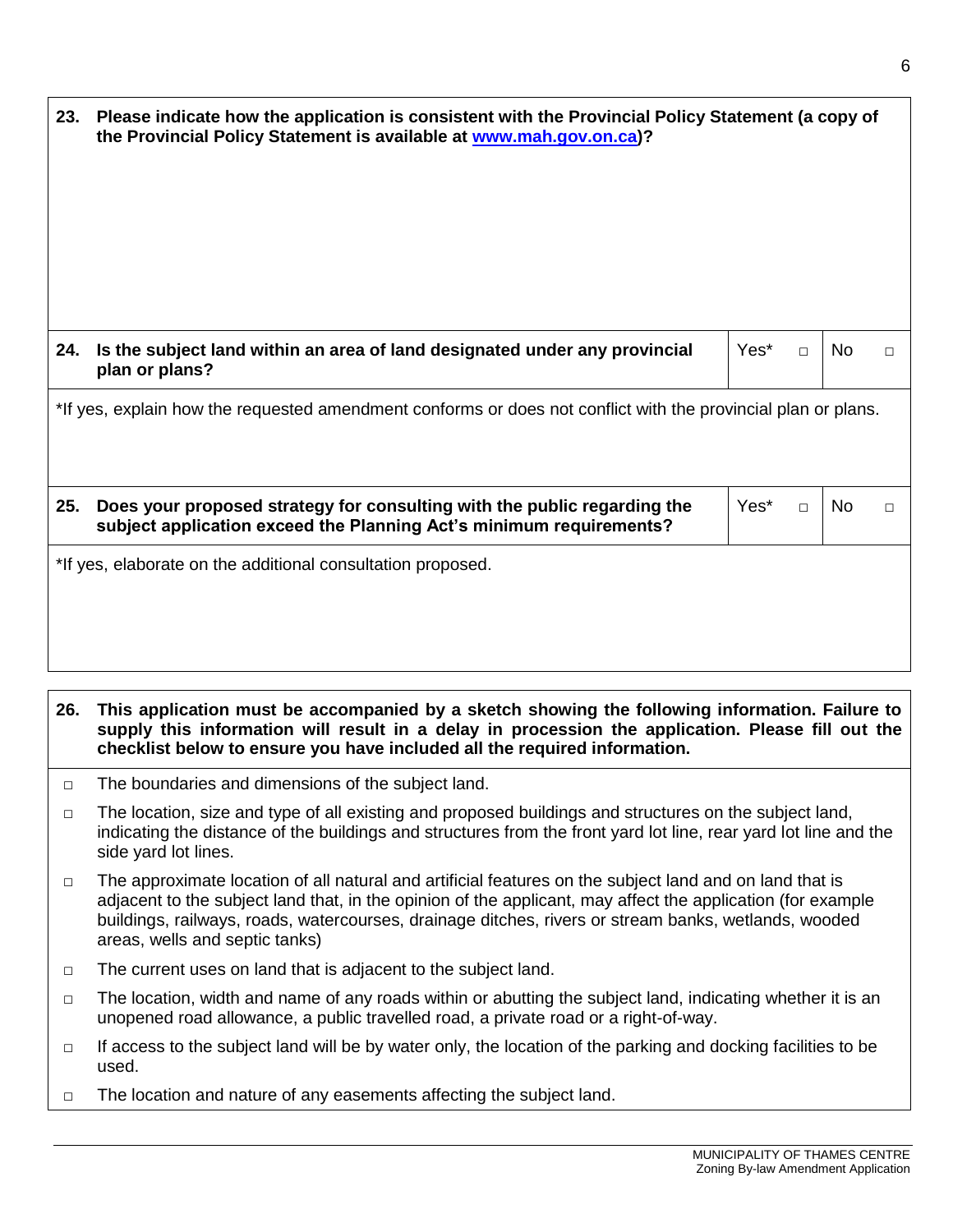| <b>STATUTORY DECLARATION</b>                                                                                                                           |        |                                                                                                           |  |  |  |
|--------------------------------------------------------------------------------------------------------------------------------------------------------|--------|-----------------------------------------------------------------------------------------------------------|--|--|--|
| Ι,<br>(Name)                                                                                                                                           | of the |                                                                                                           |  |  |  |
|                                                                                                                                                        |        | (Name of City, Town, Township, Municipality, etc.)                                                        |  |  |  |
| in the                                                                                                                                                 |        |                                                                                                           |  |  |  |
|                                                                                                                                                        |        | (Name of County, Region or District)                                                                      |  |  |  |
| SOLEMNLY DECLARE THAT                                                                                                                                  |        |                                                                                                           |  |  |  |
| Regulation 546/06 is true.                                                                                                                             |        | The information provided in this application as required under Section 34 of the Planning Act and Ontario |  |  |  |
| AND I make this solemn Declaration conscientiously believing it to be true, and knowing that is of the same<br>force and effect as if made under oath. |        |                                                                                                           |  |  |  |
|                                                                                                                                                        |        |                                                                                                           |  |  |  |
| Declared before me at the                                                                                                                              |        |                                                                                                           |  |  |  |
| in the<br>of                                                                                                                                           |        |                                                                                                           |  |  |  |
|                                                                                                                                                        |        |                                                                                                           |  |  |  |
| this                                                                                                                                                   |        |                                                                                                           |  |  |  |
|                                                                                                                                                        |        |                                                                                                           |  |  |  |
|                                                                                                                                                        |        |                                                                                                           |  |  |  |
| A Commissioner of Oaths                                                                                                                                |        | Applicant or Authorize Agent*                                                                             |  |  |  |
|                                                                                                                                                        |        |                                                                                                           |  |  |  |
|                                                                                                                                                        |        |                                                                                                           |  |  |  |

 $\mathbf{r}$